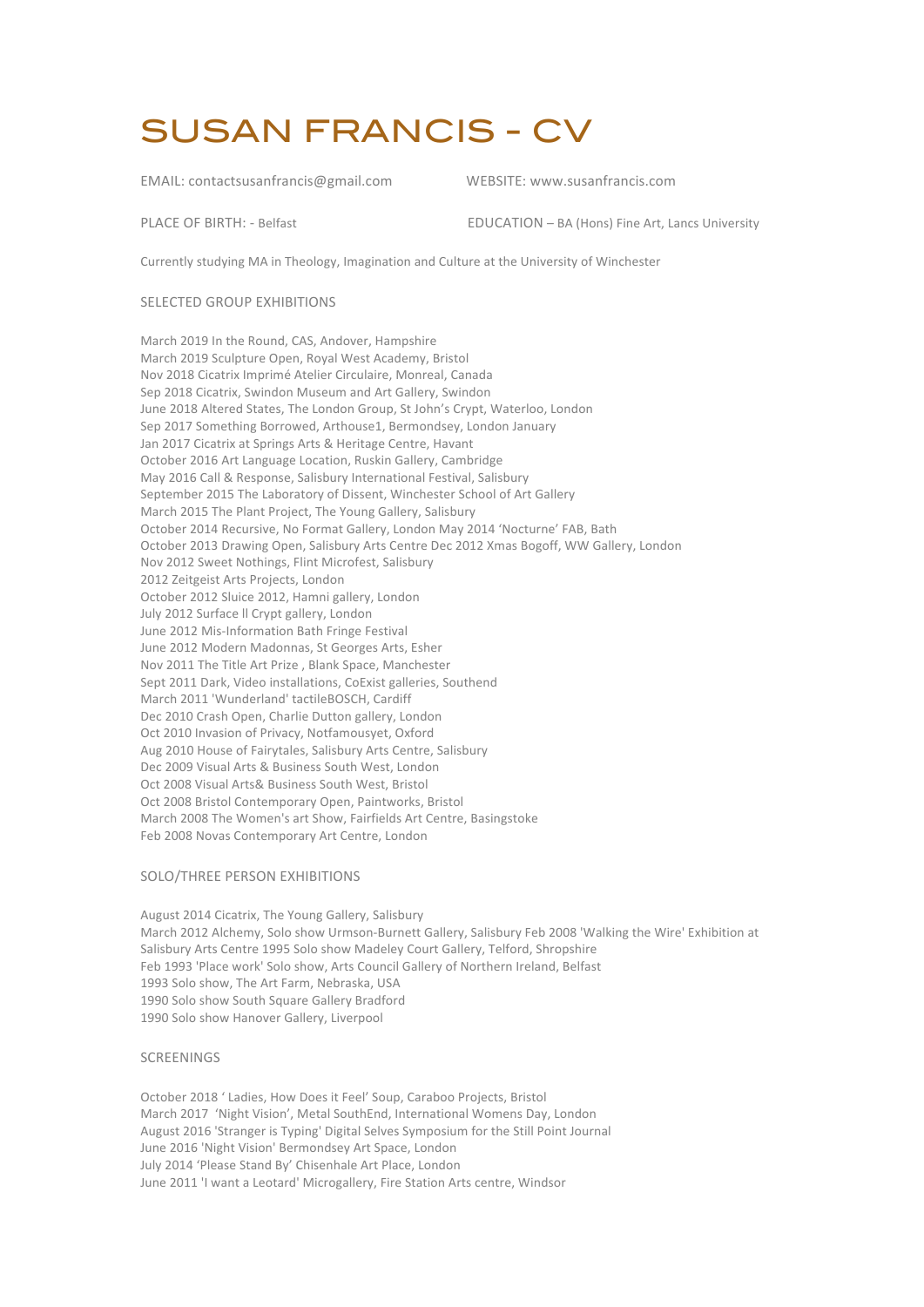May 2011 'The Last shall be First (Polly, Wolly, Doodle) Salisbury Cathedral March 2010 Last Friday Shorts - Screening and talk on 'Night Vision', TAP Gallery, Southend, London

#### RESIDENCIES/COMMISSIONS

2017 Case Study film from Do I Know You for Sunderland University 2014 Film Commissioned by 5x5x5 for Old Sarum, Salisbury 2013/2014 AA2A residency at Solent University 2014 Cicatrix, Commissioned film for WW1 centenary project 2012 Reside residency 2008 Words of art, Commissioned Artwork for Salisbury District Hospital 1993 Residency at The Bemis Centre for Contemporary Art, Omaha, Nebraska, USA 1991 Residency at The Polish International Sculpture Centre, Oronsko, Poland 1990 Residency at British Art in Albi, Galerie Impact, Albi, France

#### AWARDS/GRANTS

2015 Gane Trust 2015 Grants for the Arts Award Arts Council England 2013 Re:view Bursary, a-n 2008 The Juliet Gomperts Trust Project Award 2008 Grants for the Arts Award - Art Council England 1993 British Council Award 1991 Prince's Trust Award

## **TEACHING EXPERIENCE**

2006 - 2015 Winterslow C of E Aided Primary School, Wiltshire 2008 - Norman Court School, Hampshire

2003 - Roger Manwood's Grammar school, Kent

2000 - Northbourne Primary School, Kent

1993 - Lectured in Sculpture, Foundation Studies in Art and Design, Brighton Technical college

1992 to 1993 - Lectured in Sculpture, Foundation Studies in Art and Design, Northbrook College Worthing

#### SELECTED PROJECTS/WORKSHOPS

2015 to 2018 - Resident artist for Artlift in Salisbury and Whiteparish GP surgery 2013 to 2015 - La Folia art programme in schools for young adults/children with disabilities 2011-2015, Art Workshops for Salisbury Museum 2012 - 2017 ongoing art workshops with Morning Star, charity for the homeless 2006-2013 Paws artist for Wiltshire County Council 2005-2015, Art workshops at Salisbury Arts Centre 2001 Community Sculpture project with Margate School for the Deaf, Kent 1998 Six month art project at St. Pauls Community Centre, Cliftonville, Kent 1996 Festival sculpture workshops, Canterbury, Kent 1995 Exhibition workshops, Solo show at Madeley Court Gallery, Telford 1993 to 1996 Artability artist working in residential care homes, adults with learning difficulties, MIND, hospices

# **ADDITIONAL INFO**

Please note there is a gap in my exhibiting CV of roughly ten years when I was raising my four children. I have continued at many points in my career to work within education, teaching at all levels, to develop and manage community based initiatives and to establish group artist's studios. I have worked extensively within arts and health as artist in residence for a cluster of GP surgeries, researching the effects of art on prescription with Gloucestershire university. I am currently curator at CAS (Chapel Arts Studios), an NPO arts organisation based on a network of selected artists exploring new ways of collaborating across differing disciplines and levels of experience within Hampshire and beyond. In 2008 I was selected to represent Arts & Business South West, bringing artists and their work into corporate business. I have written for a number of organisations, mentored artists, delivered CPD content and curated a varied catalogue of shows, events and screenings.